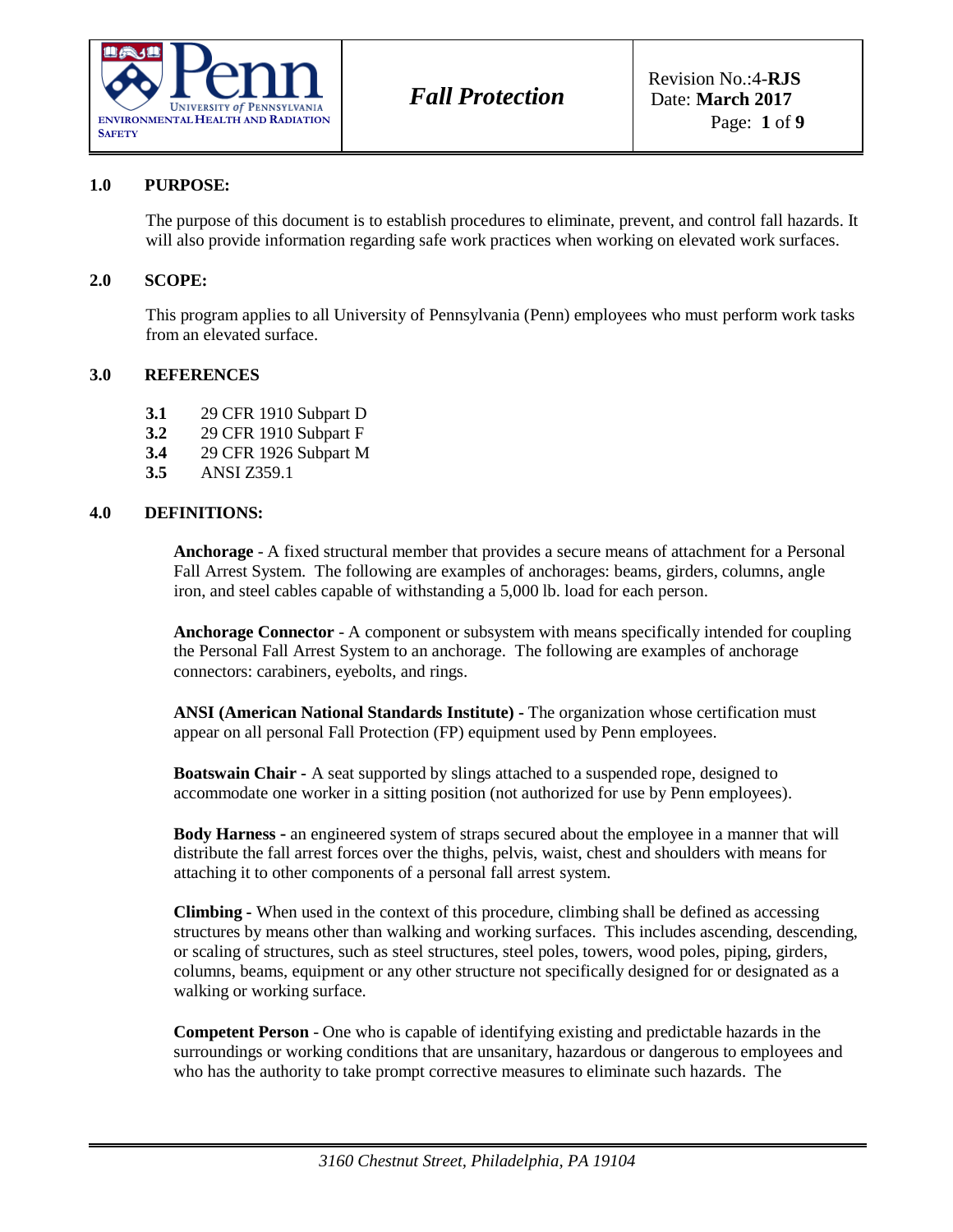

*Fall Protection*

Competent Person shall receive the appropriate training to be designated in writing as a qualified Competent Person.

**Designated Area -** A Fall Protection method established by Penn that complies with OSHA allowing the use of a distance from edge or a "Warning Line System" in lieu of conventional fall protection methods.

**Engineered Anchorages** - Anchorages, designed by a registered Professional Engineer, may be used with a Personal Fall Arrest System that meets or exceeds American National standards Institute (ANSI) Z359.1-1992 and OSHA regulations.

**Free Fall Distance** - The vertical fall distance before the fall arrest system takes effect.

**Hazard Identification** - A Competent Person will evaluate each situation or work procedure where employees may be exposed to a fall of 4 feet or more. The Competent Person will be responsible for developing a plan to eliminate the exposures, if possible, or to select the appropriate fall protection systems and/or equipment.

**Horizontal Life Line** - A line or cable secured to an anchorage used to allow horizontal movement with a Personal Fall Arrest System.

**Lanyard -** A flexible line used to secure a body harness to a lifeline, deceleration device, or anchorage, with a maximum length that limits a fall to no greater than 6 feet.

**Personal Fall Arrest System** - An assembly used to arrest a person in a fall, consisting of a harness and various equipment that provides for a secure connection to an anchorage. The connection to the anchorage may employ a variety of equipment including lanyards with a shock-absorbing device, lifelines, self-retracting lanyards, or rope grabs.

**Positioning Device System** - Means a body belt or body harness system rigged to allow an employee to be supported on an elevated vertical surface (such as a wall) and work with both hands free while leaning. Body belts shall not be used for fall arrest.

**Qualified Person -** one who, by possession of a recognized degree, certificate, or professional standing (e.g. P.E.), or who by extensive knowledge, training, and experience, has successfully demonstrated the ability to solve or resolve problems relating to the subject matter, the work, or the project.

**Self-retracting Lifeline** - A deceleration device that contains a line that can be slowly extracted from or retracted onto a drum during normal employee movement, which after onset of a fall, automatically locks to arrest the fall.

**Shock Absorbers -** A component of a fall arrest system which allows dissipation of energy by extending the deceleration distance.

**Sliding Beam Clamps -** An anchorage connector designed to move along a horizontal beam with an attached fall arrest system.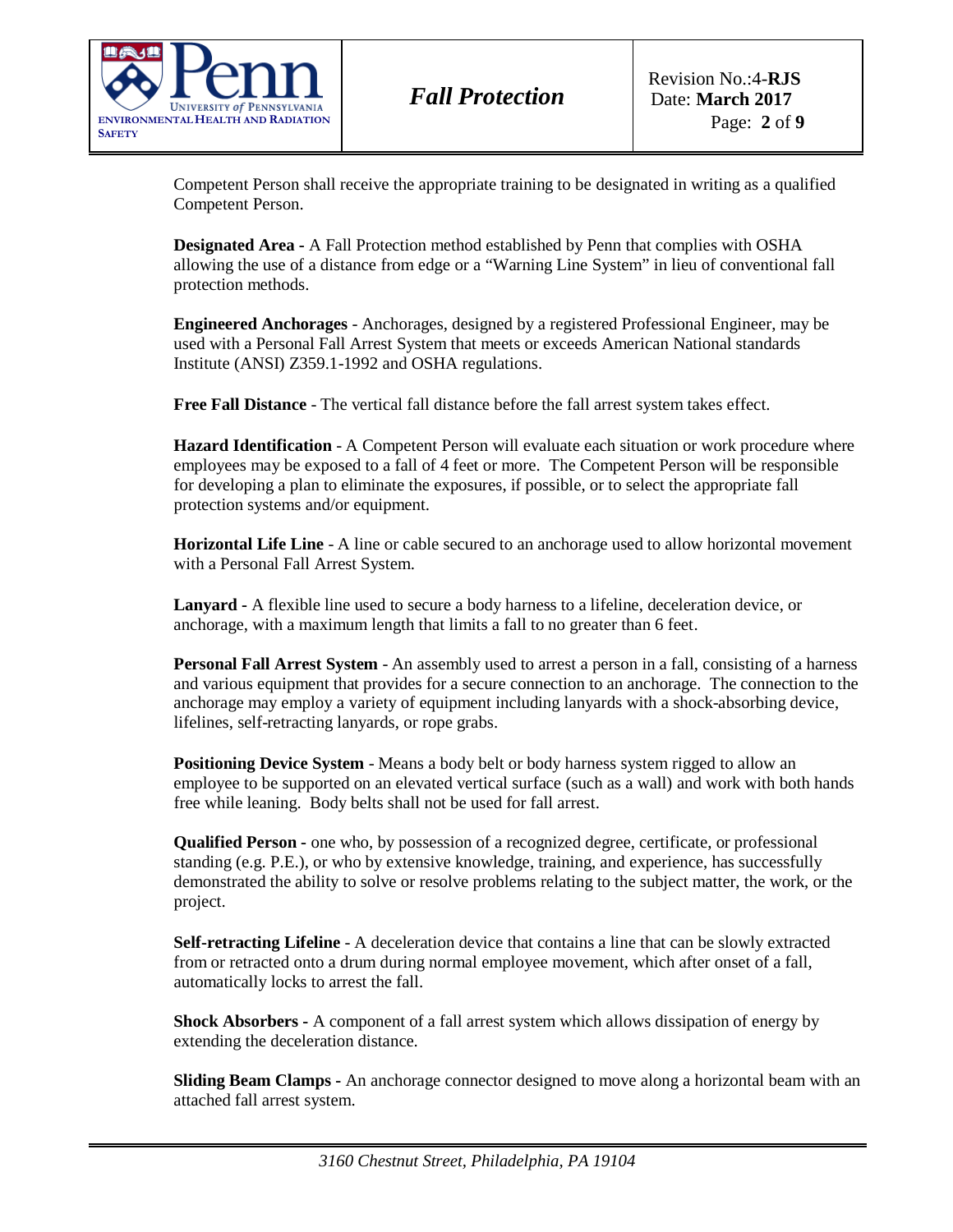

**Vertical Life Line** - A line or cable secured to an anchorage used to allow vertical movement with a Personal Fall Arrest System.

**Walking & Working Surfaces** - Surfaces such as stairs, floors, scaffolding and any other surfaces designed, engineered or designated for walking and working.

**Warning Line System** – a barrier erected on a [roof](https://definedterm.com/a/definition/49682) to warn employees that they are approaching an unprotected [roof](https://definedterm.com/a/definition/49682) side or edge, and which designates an area in which work may take place without the use of guardrail, body belt, or safety net systems for employees in the area.

### **5.0 RESPONSIBILITIES:**

- **5.1** The Executive Director of Environmental Health and Radiation Safety (EHRS) or their designee(s) shall ensure uniform implementation and compliance with this program by all employees.
- **5.2** The Qualified (ex. P.E.) or Competent Person (ex. Jobsite Supervisor and/or Lead) shall ensure employees receive the appropriate training and develop guidelines that will eliminate or minimize the potential for injury due to falls. The Supervisor shall approve of the fall protection strategies that will be utilized at the jobsite.
- **5.3** Each employee is responsible for:
	- **5.3.1** Using safe work practices and understanding how to check the fall protection gear for suitability and proper operation.
	- **5.3.2** Complying with the guidelines as outlined in this document and any additional instructions that they may receive regarding practices or procedures.

### **6.0 GENERAL INSTRUCTIONS:**

- **6.1** The Fall Protection Program's intent is to approach a fall hazard in a logical sequence that will best protect the employee from the fall hazard and enable the employee to safely perform the task. There are three fundamental principles to consider when addressing a fall hazard. The first and most desirable approach to consider is elimination. The second is prevention, and the last is controlling falls.
	- **6.1.1** Elimination This is the first and best line of defense against falls from heights. Elimination requires careful assessment of the workplace and the work itself. Preplanning of the work and site often not only leads to eliminating the hazard altogether, but also identifies alternative approaches to the work that can measurably enhance productivity. The idea is to design safety into the work process and not simply to try to add safety as an afterthought.
	- **6.1.2** Prevention Prevention of falls is the second line of defense when fall hazards cannot be eliminated. This also requires assessment of the workplace and work process. It involves making changes to the workplace to preclude the need to rely on the worker's behavior and personal protective equipment to prevent falls. Examples include use of stairs, guardrails, barriers, restraints, and travel restriction systems to prevent the worker from direct and unprotected exposure to the fall hazard. Prevention techniques deal with preventing the fall before onset.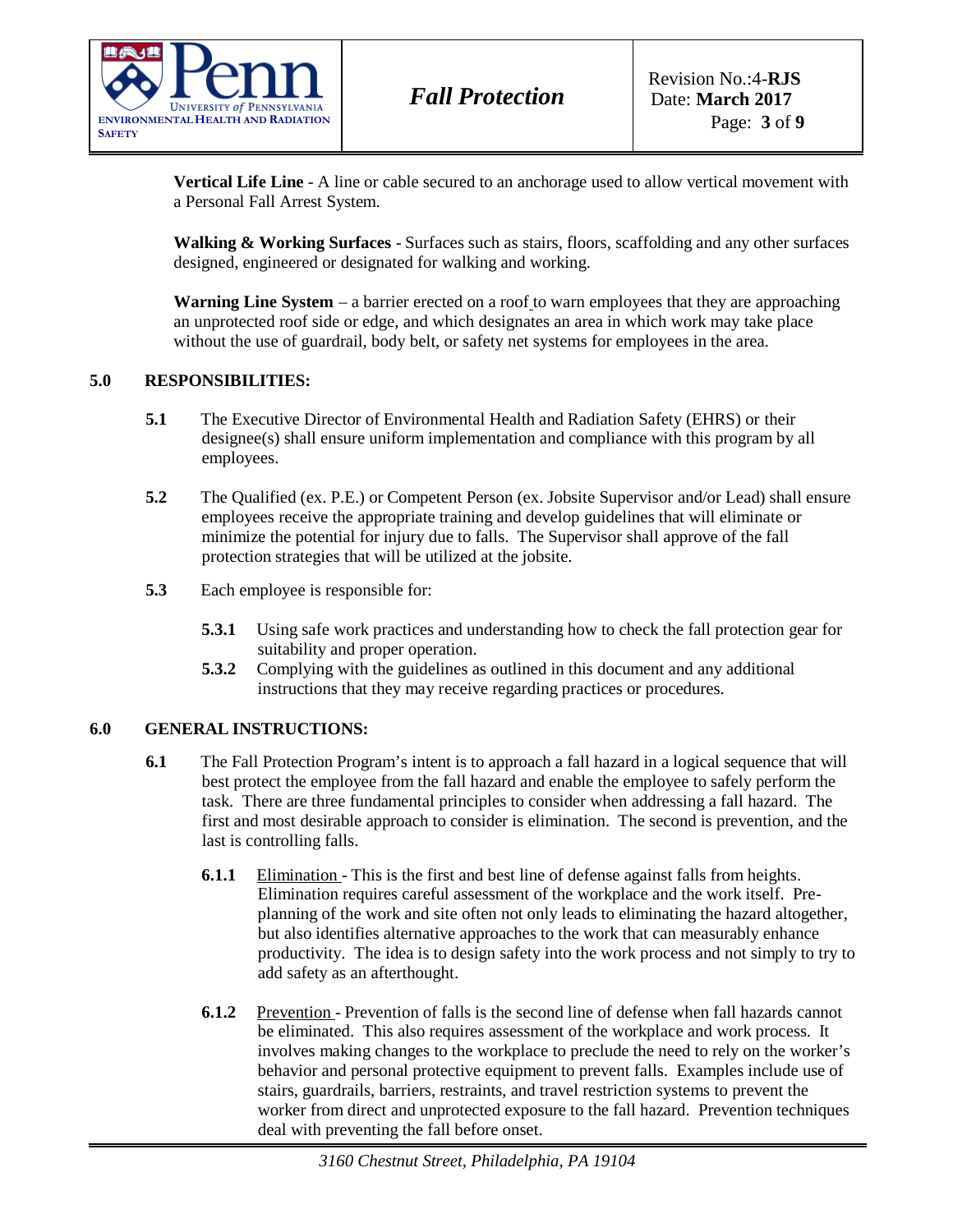

- **6.1.3** Control Control of falls is the last line of defense. It should be considered only after determining "within reason" that the fall hazard cannot be eliminated or the possibility of falling prevented. This is the domain of fall protection and calls for equipment such as harnesses, lanyards, shock absorbers, fall arrests, self-retracting lifelines, and anchorage connectors. It deals with reducing the risk of injury after the onset of a fall. Fall protection also necessitates assessment and planning of the workplace and work process in order to select the proper equipment, install it, and use it correctly.
- **6.2** Fall protection must be in use whenever an employee has placed him/herself in a position to fall 4 feet or more to a lower level. A Competent Person shall assess the workplace for recognized fall hazards and develop fall prevention/protection strategies to eliminate or reduce employee exposure to falls.
- **6.3** To the extent possible, personnel shall be connected to a suitable anchorage point during the entire work activity, so that fall arrest is continuously provided (100% tie-off).
- **6.4** A personal fall arrest system shall be utilized and attached to an appropriate anchorage for any of the following conditions.
	- **6.4.1** When climbing or working on a surface where there is a potential fall hazard of greater than four (4) feet, there are no means to prevent a fall over the edge, such as a restraining device or a guardrail and there is not a designated area (i.e. approved safety warning line system in place.)
- **6.5** Only ANSI-approved full body harnesses shall be used in the Personal Fall Arrest System. Body belts shall not be used for fall arrest.
- **6.6** Personal fall arrest equipment, such as harnesses, lanyards and retractable web lifelines shall be taken out of service any time they are subjected to a fall.
- **6.7** Report all falls and/or near misses to the Supervisor.
- **6.8** Fall protection must be immediately available (worn or "at the elevation") when working on scaffolding or elevated equipment without Fall Prevention Barriers. It is not intended that people be tied-off while working within the confines of the guardrails of a properly erected scaffold.
- **6.9** A personal fall arrest system is not required when traversing from a properly positioned ladder onto a flat surface such as a roof, unless the ladder is permanently equipped with a fall protection device, such as a vertical ladder climbing safety system.
- **6.10** Elevated Work Platforms (Articulated) A full-body harness shall be worn with either a four foot long non shock absorbing lanyard or a self-retracting lifeline attached to the appropriate tie- off point in the basket when working from the articulated platform. Employees shall always stand firmly on the floor of the basket, and shall not sit or climb on the edge of the basket or use planks, ladders, or other devices for a work position.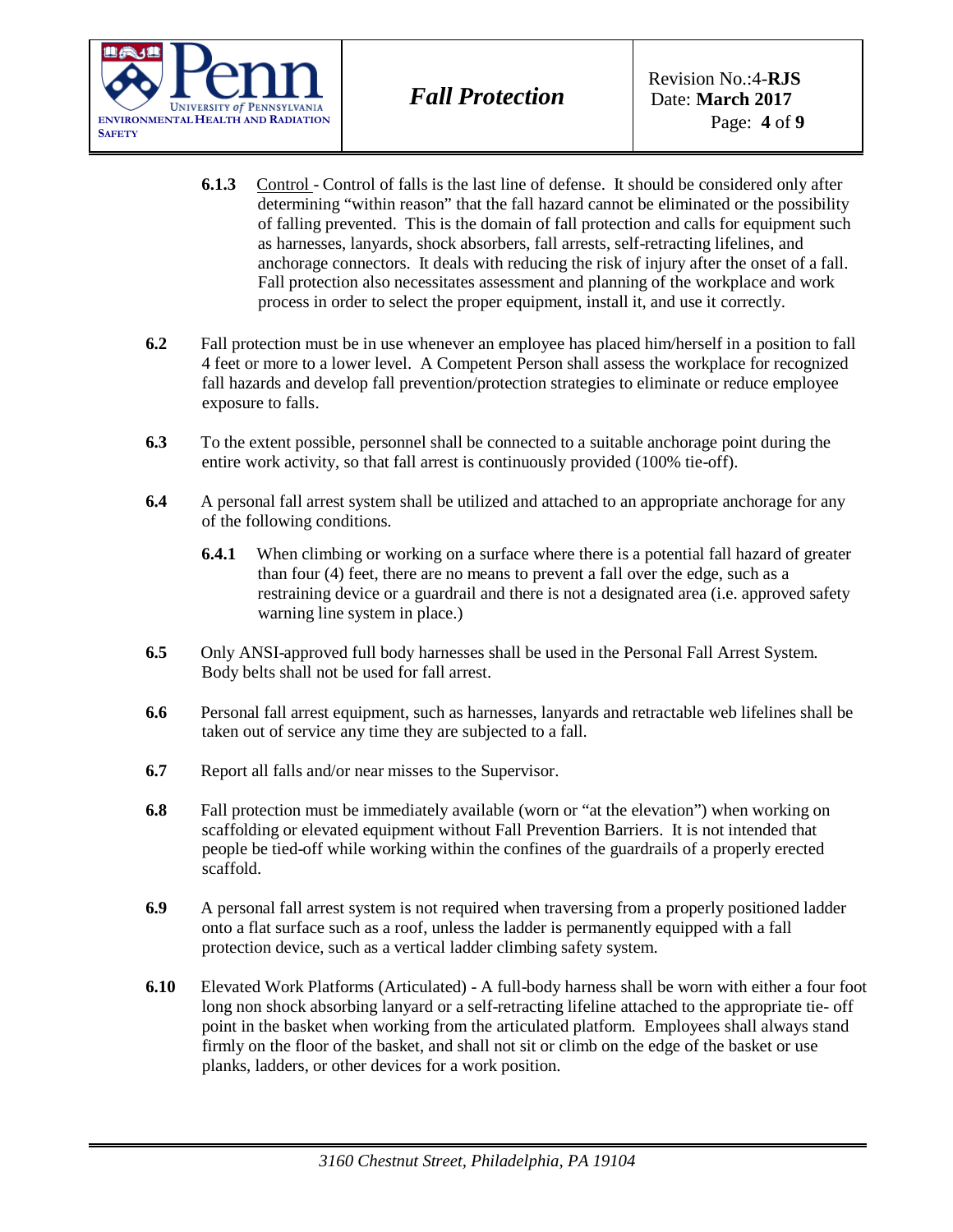

**6.11** Scissor lifts equipped with guardrails do not require workers to use personal fall protection equipment.

# **7.0 PERSONAL FALL PROTECTION SYSTEMS:**

When there is a potential fall of 4 feet or more, one or more of the following means of providing protection must be utilized:

- **7.1** Guardrail Systems **-** Guardrail systems must meet the following criteria. (OSHA subpart D)
	- **7.1.1** The top edge height of top rails or (equivalent) guardrails must be 42 inches plus or minus 3 inches above the walking/working level.
	- **7.1.2** Midrails, screens, mesh, intermediate vertical members, or equivalent intermediate structural members must be installed between the top edge of the guardrail system and the walking/working surface when there are no walls at least 21 inches high.
	- **7.1.3** A standard toe board shall be 4 inches in vertical height from its top edge to the level of the floor, platform, runway, or ramp.
	- **7.1.4** The guardrail system must be capable of withstanding a force of at least 200 pounds applied within 2 inches of the top edge in any outward or downward direction.
- **7.2** Personal Fall Arrest Systems These consist of a lanyard, anchorage, connectors, body harness and may include a deceleration device, self-retracting lifeline, or suitable combinations. All personal fall arrest equipment shall meet the requirements of applicable ANSI standards. If a personal fall arrest system is used for fall protection, it must do the following:
	- **7.2.1** Limit maximum arresting force on an employee to 1,800 pounds when used with a full body harness.
	- **7.2.2** Be rigged so that an employee cannot free fall more than 6-feet or contact with any lower level.
	- **7.2.3** The use of body belts for fall arrest is prohibited. A full body harness is required.
	- **7.2.4** Lanyards:
		- 7.2.4.1 Lanyards used for "fall arrest" shall be:
			- Attached to the back "D" ring on the safety harness.
			- Equipped with an approved shock absorber.
			- Adjusted to limit the free fall distance to six (6) feet or contact with any lower level.
			- Attached to an approved engineered anchorage.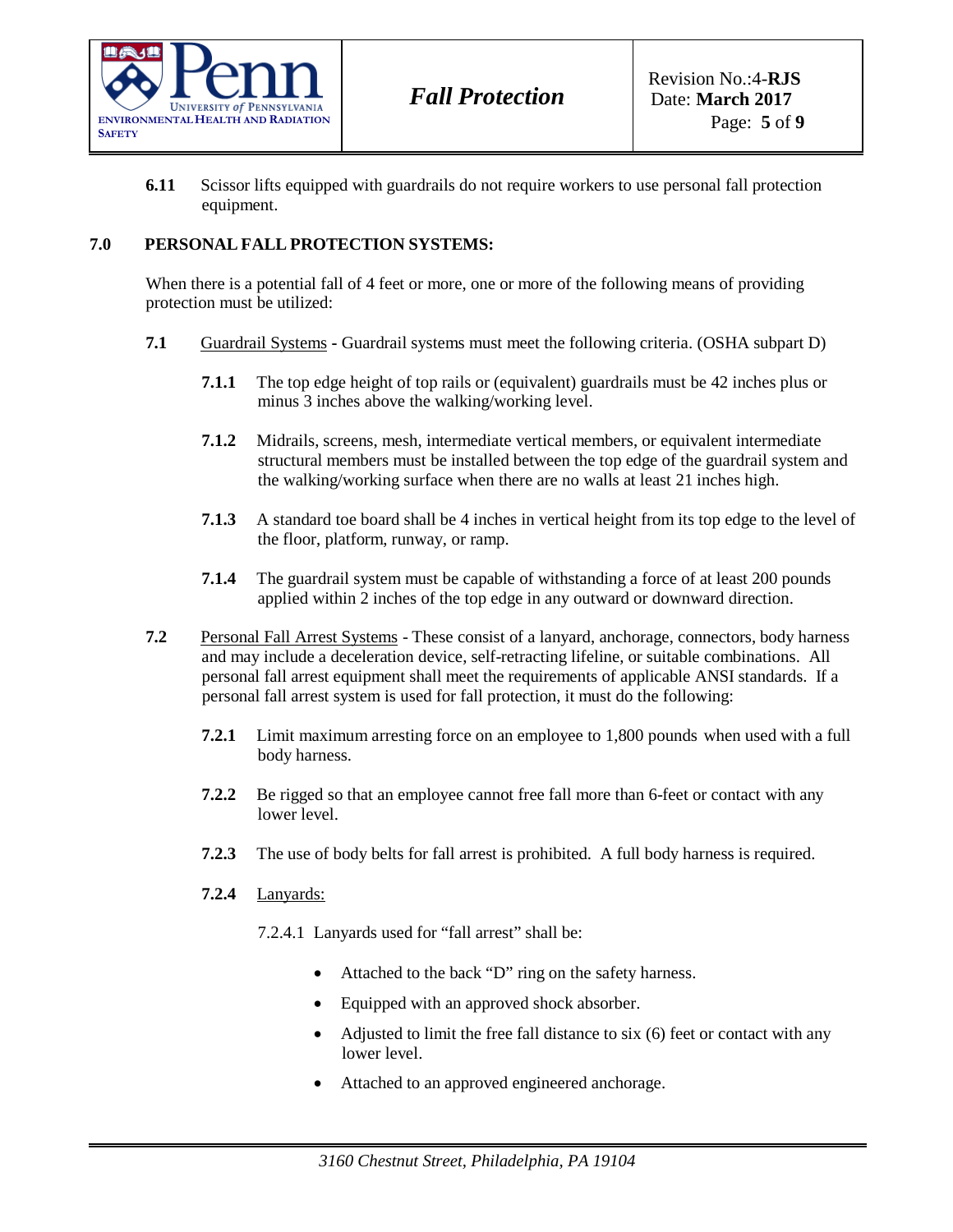

- Attached preferably to an anchorage above the waist or higher above you.
- 7.2.4.2 Lanyards used for "fall arrest" should be:
	- Selected in the length, which will allow the shortest free fall distance that will allow for unencumbered work.
	- Attached directly overhead where possible.
- 7.2.4.3 Do not tie knots in lanyards used for fall arrest; this could reduce the lanyard's strength by as much as fifty percent.
- 7.2.4.4 If approved engineered anchorages are not available, then lanyards used for fall arrest shall be attached to a structural support within the immediate vicinity capable of supporting a load of 5,000 lbs., for each individual attached.

### **7.2.5** Anchorages:

- 7.2.5.1 Anchorage Points used for attachment of personal fall arrest equipment shall be independent of any anchorage being used to support or suspend platforms and capable of supporting at least 5,000 pounds per employee attached.
- 7.2.5.2 Engineered fall protection anchorages shall be clearly identified and designed to meet or exceed the requirements of ANSI standards and OSHA regulations.
- 7.2.5.3 Engineered anchorages specifically designed for fall arrest shall not be used to lift materials or equipment.
- 7.2.5.4 Material rigging equipment, such as slings and cables are not approved anchorage connectors.
- 7.2.5.5 The following may be used as anchorage connectors:
	- Approved beam strap or pass thru tie-off adapter
	- Approved eyebolt
	- D-ring anchorage plate
	- Fixed beam anchor
	- Sliding beam anchor
- 7.2.5.6 The following criteria should be addressed when evaluating a non-engineered anchorage:
	- The structure supporting the anchorage, such as hangers, angle iron, connecting bolts, etc.
	- The type of material the anchorage is constructed of.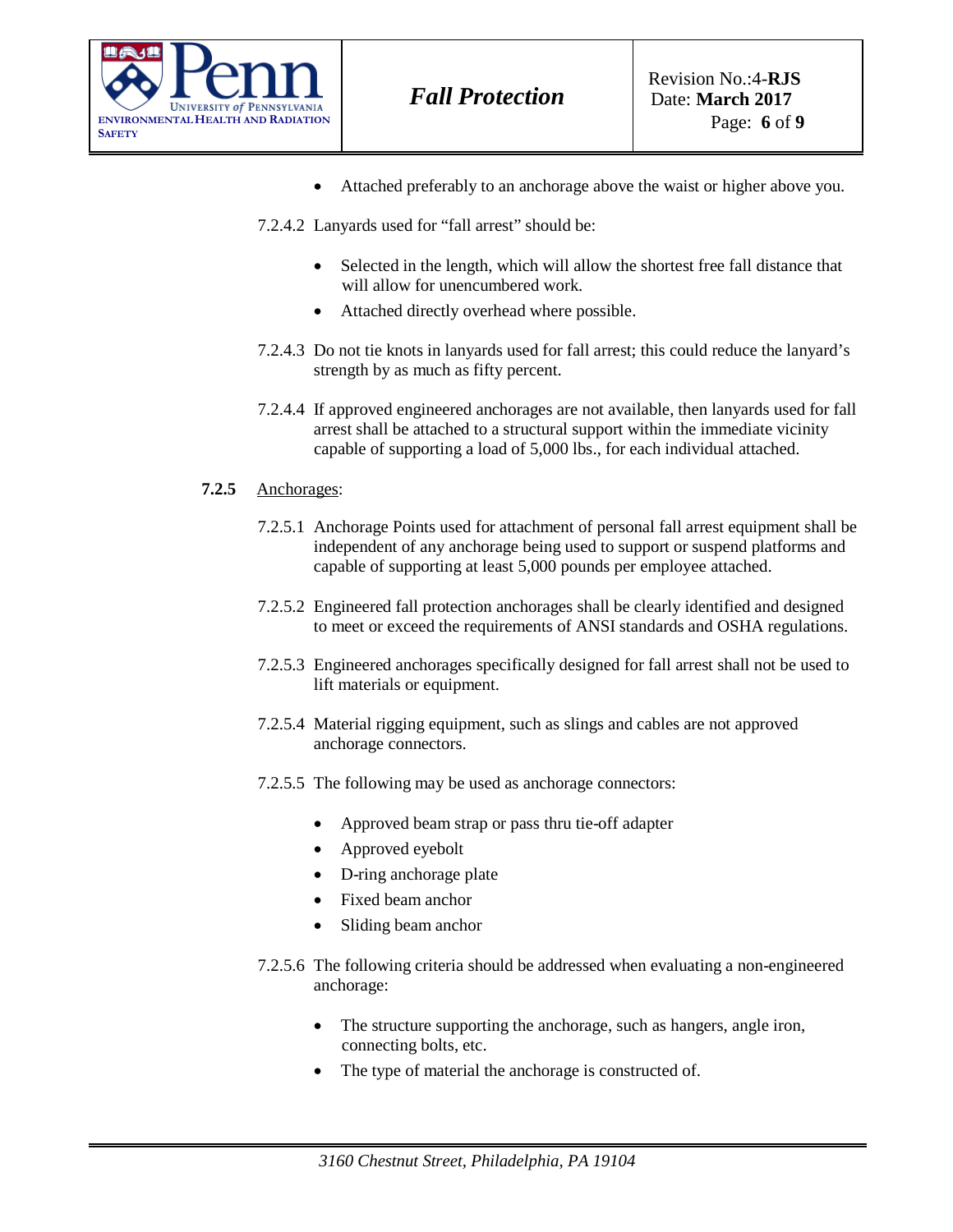

- 7.2.5.7 The following list is an example of structures/equipment, which are unacceptable as anchorages for "fall arrest."
	- Electrical conduit, cable trays
	- Instrument lines
	- PVC piping
	- Equipment that could move, such as a mobile crane.
	- Piping or ducts

### **7.2.6** Self-Retracting Lifeline:

7.2.6.1 Self-Retracting Lifelines shall be:

- Attached to the back "D" ring of a body harness.
- Attached by an anchorage connector to an appropriate anchorage point (see 6.2.5)
- Used by personnel who have a combined weight (clothes, tools, individual) of at least 75 pounds and a maximum of 310 pounds (or matched to actual combined weight with a rated Self-Retracting Lifeline from a recognized manufacturer).
- 7.2.6.2 Self-Retracting Lifelines shall **not** be lengthened by attaching lanyards or other components.
- 7.2.6.3 The Self-Retracting Lifeline shall not be allowed to pass underneath arms or between legs. This action could lead to serious injury.
- 7.2.6.4 Avoid exposure of SRL to:
	- Corrosive materials
	- Acids
	- Caustics
	- **Excessive heat**
- **7.3** Covers **-** Covers located in roadways and vehicular aisles must be able to support at least twice the maximum axle load of the largest vehicle to which the cover might be subjected.
	- **7.3.1** All other covers must be able to support at least twice the weight of employees, equipment, and materials that may be imposed on the cover at any one time.
	- **7.3.2** To prevent accidental displacement resulting from wind, equipment, or workers activities, all covers must be secured.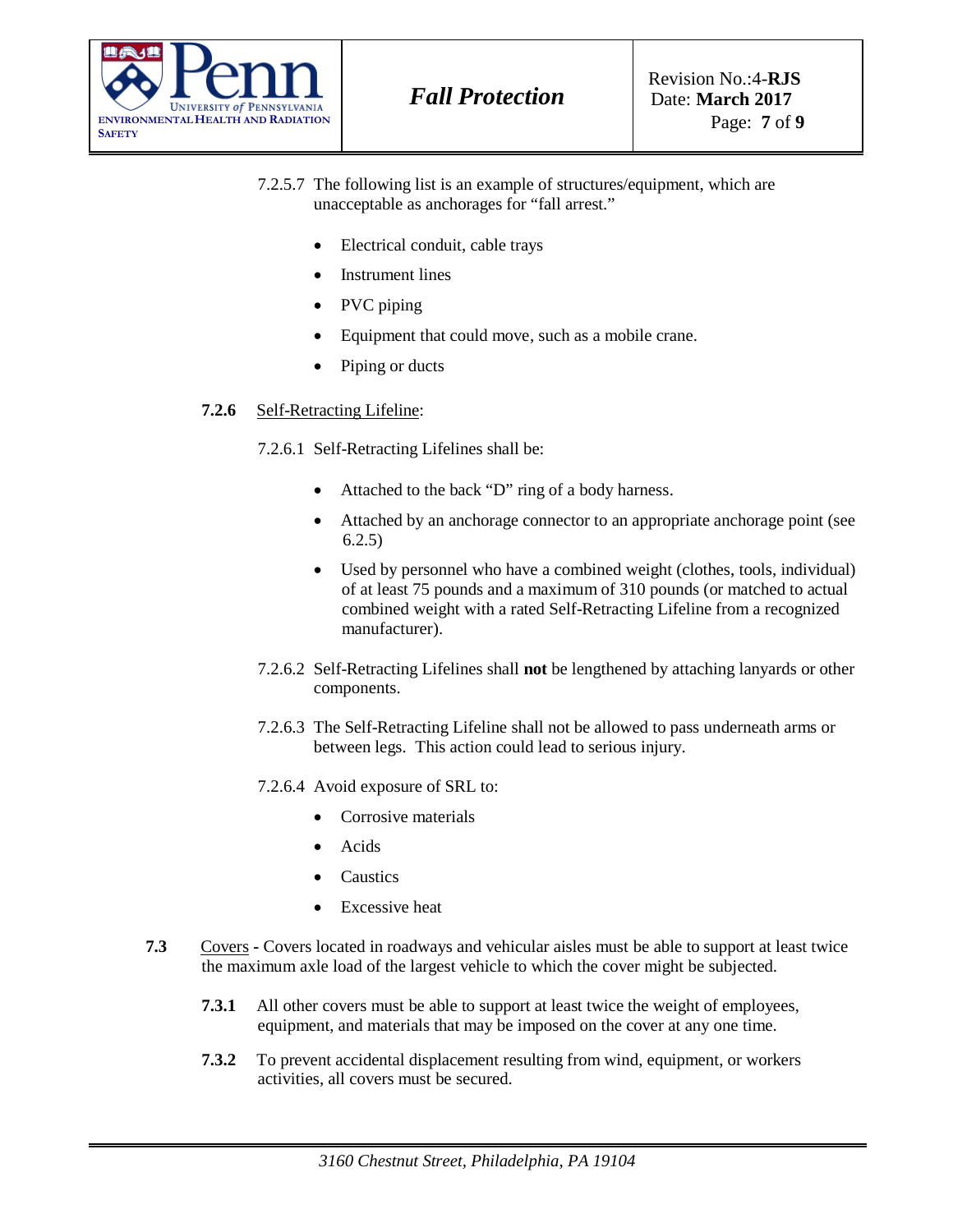

- **7.3.3** All covers shall be marked with a contrasting color or bear the markings "HOLE" or "COVER."
- **7.4** Protection from Falling Objects-Toeboards, when used for general falling object protection (tools, materials, etc.), shall be erected along the edge of the overhead walking / working surface for a distance sufficient to protect employees below. Toeboards shall be a minimum of 4-inches in vertical height from their top edge to the level of the walking/working surface.
- **7.5** In the event an employee falls, or some other related, serious incident occurs, (e.g., a near miss) the Director of Safety or designee(s) shall investigate the circumstances of the fall or other incident to determine if the fall protection program needs to be changed (e.g. new practices, procedures, or training). Corrective measures shall be implemented to prevent similar types of falls or incidents. (refer to Policy)

## **8.0 TRAINING:**

- **8.1** Competent Person training shall be provided by a Qualified person and/or another documented competent person.
- **8.2** Training shall be provided by a competent person, for personnel who may be exposed to fall hazards.
- **8.3** Training shall include:
	- **8.3.1** The nature of fall hazards in the particular environment.
	- **8.3.2** The procedures for using, maintaining, and inspecting the fall protection systems to be used.
	- **8.3.3** The procedures for handling and storing fall protection equipment.
	- **8.3.4** Applicable ANSI and OSHA Standards pertaining to fall protection.
- **8.4** Retraining shall be conducted when:
	- **8.4.1** Changes in the workplace render previous training obsolete.
	- **8.4.2** Changes in the type of fall protection systems used renders previous training obsolete.
	- **8.4.3** Inadequacies in employee's knowledge or use of fall protection systems indicate that the employee has not retained the required understanding or skill.
- **8.5** Training attendance records shall contain the name or other identity of the employee, the date of the training, and the signature of the person or employer who conducted the training.
- **8.6** Training records shall maintained for the duration of employment.